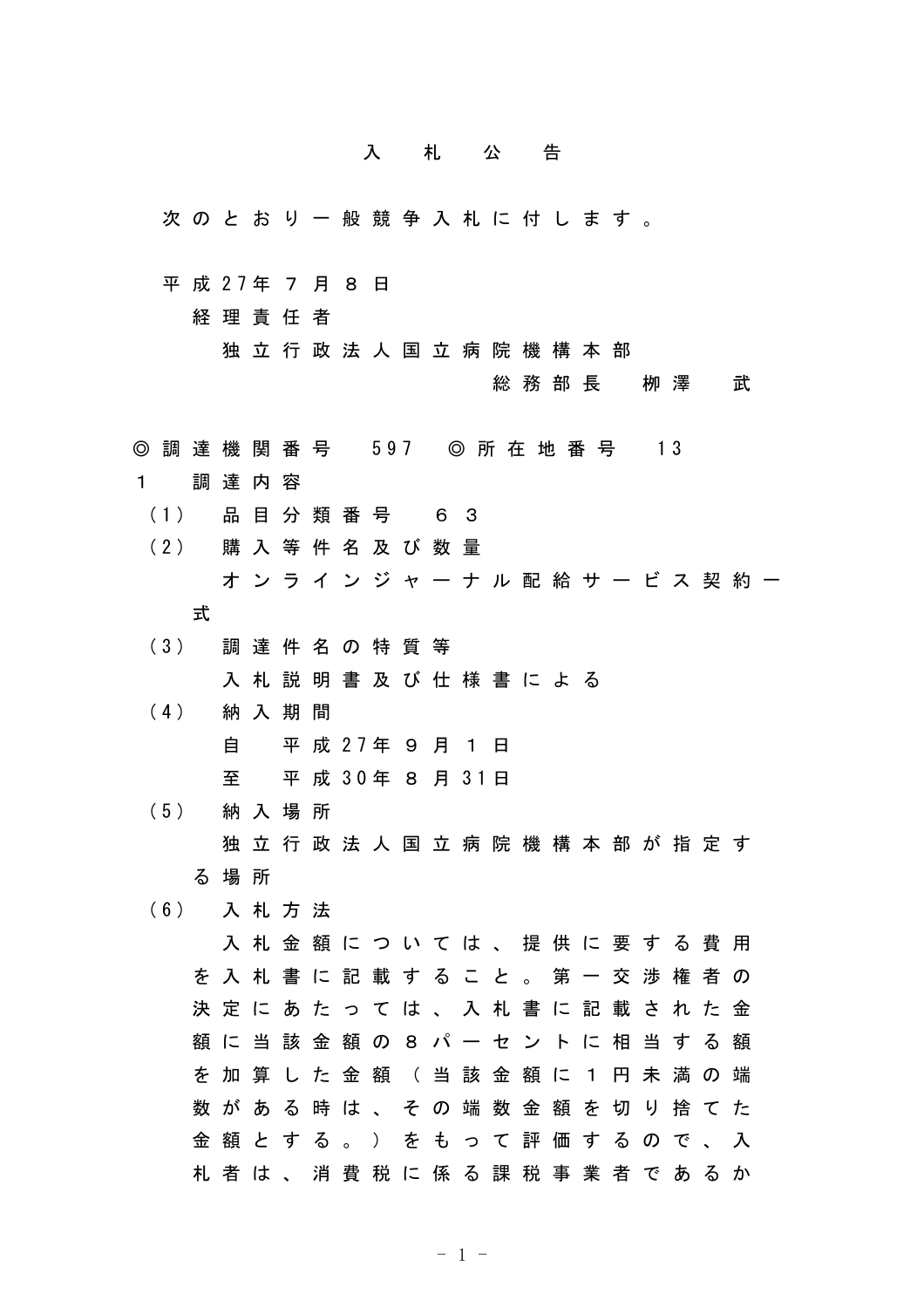免税事業者であるかを問わず、見積もった 金額の108分の100に相当する金額を 記載した入札書を提出すること。

## 2 競争参加資格

- (1) 独 立 行 政 法 人 国 立 病 院 機 構 契 約 事 務 取 扱 細則(以下「契約細則」という。) 第5条 の規定に該当しない者であること。なお、 未成年者、被保佐人又は被補助人であって も、契約締結のために必要な同意を得てい るものは、同条中、特別の理由がある場合 に該当する。
- (2) 契 約 細 則 第 6 条 の 規 定 に 該 当 し な い 者 で あること。
- (3) 厚 生 労 働 省 競 争 参 加 資 格 ( 全 省 庁 統 一 資 格)において「役務の提供等」のA、B又 は C の 等 級 に 格 付 さ れ 、 関 東 ・甲 信 越 地 域 の 競争参加資格を有する者であること。なお、 当 該 競 争 参 加 資 格 に つ い て は 、 平 成 27年 3 月 25日 付 号 外 政 府 調 達 第 56号 の 官 報 の 競 争 参加者の資格に関する公示の別表に掲げる 申請受付窓口において随時受け付けている。 (4) 契 約 細 則 第 4 条 の 規 定 に 基 づ き 、 経 理 責 任者が定める資格を有する者であること。

3 入札説明書の場所等

(1) 入 札 書 の 提 出 場 所 、 契 約 条 項 を 示 す 場 所 、 入札説明書の交付場所及び問い合わせ先  $7152 - 8621$ 東 京 都 目 黒 区 東 が 丘 2 丁 目 5 番 21号 (独立行政法人国立病院機構東京医療セン ター敷地内) 独立行政法人国立病院機構本部総合研究セン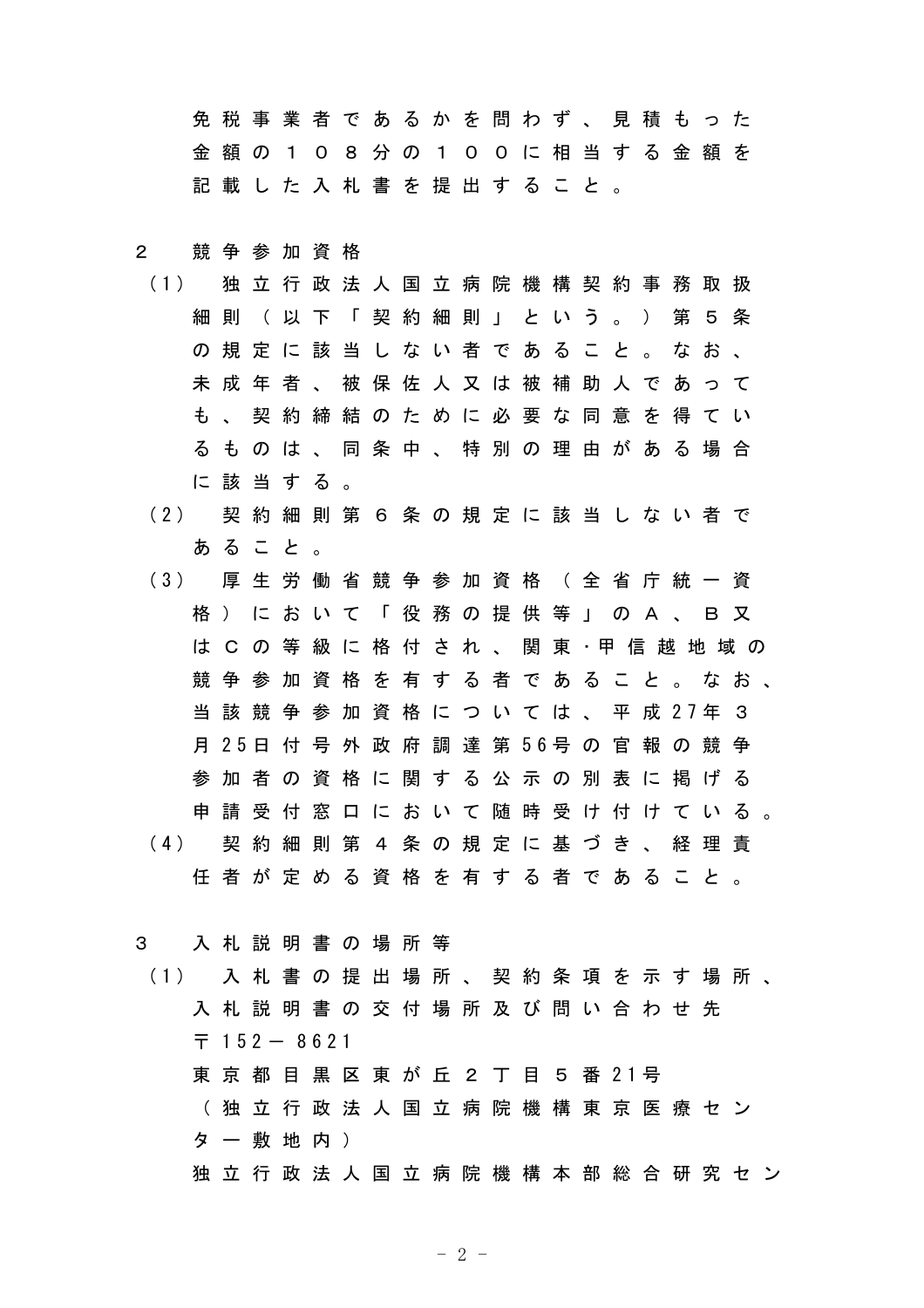タ ー

治験推進係長 佐藤 康一郎

雷 話 03- 5712- 5075

(2) 入 札 書 の 交 付 方 法

(1)の 交 付 場 所 に て 交 付 す る 。

- (3) 入 札 書 の 受 領 期 限 平 成 27年 8 月 28日 (金 )10時 00分 (郵送する場合には受領期限までに必着のこ と )
- (4) 開 札 の 日 時 及 び 場 所 平 成 27年 8 月 28日 (金 )10時 30分 独 立 行 政 法 人 国 立 病 院 機 構 本 部 3 階 32会 議 室
- 4 その他
- (1) 入 札 及 び 契 約 手 続 に お い て 使 用 す る 言 語 及 び通貨

日本語及び日本国通貨。

(2) 入 札 保 証 金 及 び 契 約 保 証 金 の 免 除

(3) 入 札 者 に 要 求 さ れ る 事 項

この一般競争に参加を希望する者は、封印 し た 入 札 書 に 2 (3 )の 証 明 と な る も の を 添 付 して入札書の受領期間内に提出しなければな らない。

なお、入札者は、開札日の前日までの間に おいて、経理責任者から上記証明となるもの について説明を求められた場合はそれに応じ なければならない。

(4) 入 札 の 無 効

本公告に示した競争参加資格のない者の提 出した入札書、入札者に求められる義務を履 行しなかった者の提出した入札書は無効とす る 。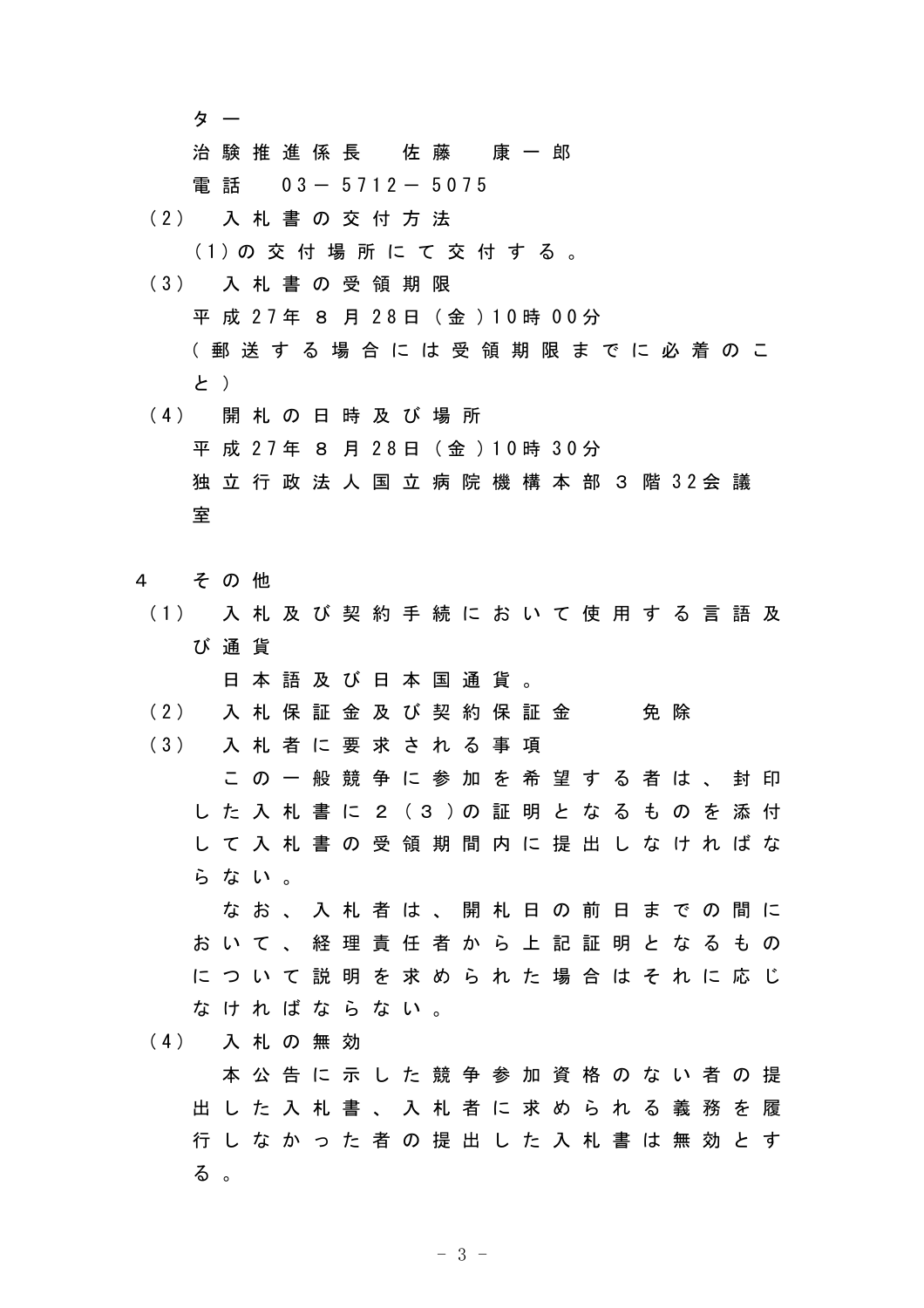(5) 契 約 書 作 成 の 要 否 要

(6) 落 札 者 の 決 定 方 法

契 約 細 則 第 21条 の 規 定 に 基 づ い て 作 成 さ れ た予定価格の制限の範囲内で有効な入札を行 った入札者を交渉権者とする。その者が複数 の場合は、入札した価格に基づく交渉順位を 付するものとし、最低価格で入札した者を第 一交渉権者とする。第一交渉権者決定後はそ の者と直ちに交渉をし、契約価格を決定する。 ただし、交渉が不調となり、又は交渉開始か ら10日以内に契約締結に至らなかった場合 は、経理責任者は交渉順位に従い、他の交渉 権者と交渉を行うことができる。

(7) 詳 細 は 入 札 説 明 書 に よ る 。

- 5 Summary
- (1) Official in charge of disbursement of the procuring entity: Takeshi Yanagisawa, Director, General Affairs Department, Na tional Hospital Organization Headquarte rs.
- (2) Classification of the products to be p rocured : 63
- (3) Nature and quantity of the products to be purchased: Distribution Services of a gg-regated electronic medical journal 1s e t
- (4) Delivery period:

From September 1, 2015 to August 31, 201 8

(5) Delivery place: National Hospital Orga nization Hokkaido Cancer Center and others 141 Hospitals.